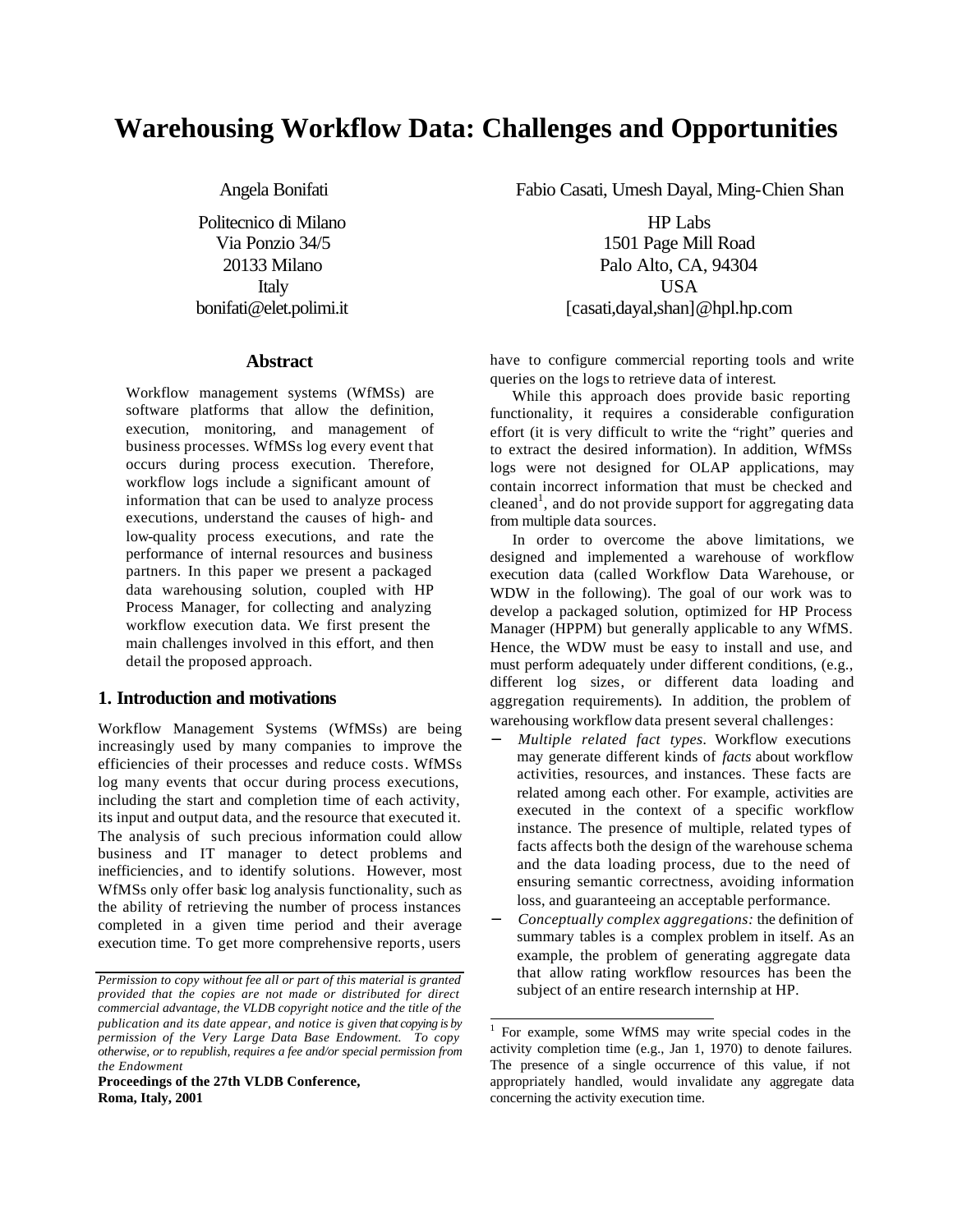− *Diversity and evolution management*: Workflow models are in continuous evolution, and commercial products often add new features to the model they support. While it is possible to focus the design on current models, the drawback is that even simple modifications to the workflow models may require a major warehouse redesign effort. In addition, the WDW should ideally be able to host data from any WfMS, in addition to HP Process Manager

In this paper we present the design of the WDW and detail how we addressed these challenges. Due to space limitations, we omit a discussion on workflow models and workflow execution logs. The interested reader is referred to [Leymann00] for an introduction to workflows, to [HPPM-PD] for the specific of the HPPM process model, and to [HPPM-TR] for the HPPM logs.

The development of a workflow data warehouse is part of a larger effort, aiming at developing a *Business Process Intelligence* (BPI) solution. The goals of BPI are to enable business and IT users to extract knowledge hidden in the WfMS logs and to be alerted of critical situations or foreseen quality of service degradations. An additional, long-term goal is the ability of dynamically optimizing workflow definitions and executions. Details on the BPI effort are provided in [Casati01].

# **2. Warehouse Design**

Following "traditional" data warehousing techniques, we structure the WDW design according to a (relational) star schema, where data are described in terms of "*facts*" to be analyzed and "*dimensions*", i.e., perspectives under which the facts are analyzed. A design based on a star schema enables multidimensional analysis and allows the use of many query optimization techniques.

We have worked with customers and consultants to identify the structure and relationships of facts and dimensions in order to optimize performance for many typical analysis needs. The WDW design is summarized in Figure 1. Workflow dimensions are shown in the Figure and not detailed further due to space limitations. They are relatively stable across workflow models and do not present particular issues. The only exception is represented by the *behavior* dimension, which is very useful for analysis and will be detailed later in the paper. Instead, we next examine workflow facts.

#### **2.1 Process and Node facts**

In a business process, happenings of interest are changes in the process and node execution states. Hence, we consider state changes as the facts of the warehouse. WDW only includes facts about completed process instances, to simplify data archival and loading and to provide a simple framework in which to analyze data.

The definition of the structure and relationship among

facts is complicated by the variety of node types present in most workflow models. For instance, the HPPM process model includes a *work* and a *route* node, to model service invocation and routing decisions, respectively. These nodes have different attributes that need to be described in the WDW schema. For example, a work node execution may be related to the service invoked or to the resource that executed the service, while a route node execution may be characterized by the set of arcs fired. In addition, different workflow models (or different versions of the same model) may have different types of nodes, as well as different attributes for a process. Hence, we are faced with the problem of designing fact tables so that all process and node facts can be represented, while still enabling easy maintenance and satisfactory performance.



**Figure 1 - WDW schema. Facts are depicted with a thicker border, while dimensions have a thin border**

In order to address this issue, we designed *generic* (node type- and model-independent) fact tables that include not only attributes common to most models or node types, but also attributes often needed by typical queries (although they may have null values for some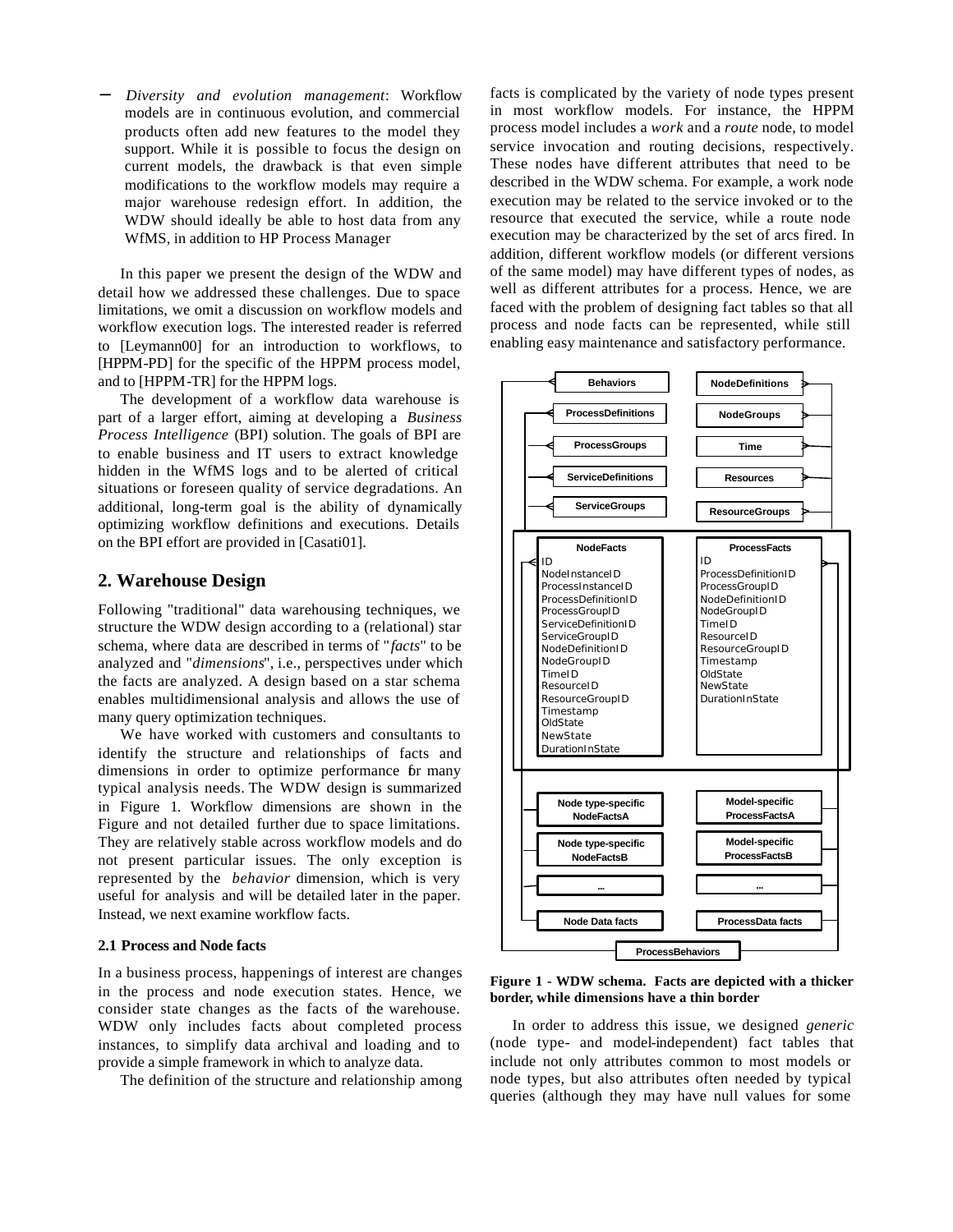workflow models or node types). In this way, most data aggregation and reports can be computed based on this table, thereby simplifying view definitions and avoiding the need of joining several tables to compute the results (see Figure 1). Facts tables that are specific to a node type or to a process model can also be added to the warehouse, to allow storing attributes that are not included in the generic tables but that can be occasionally required for specific reporting needs.

An additional problem to be handled is modeling data modifications. In fact, changes to process instance data could be of interest to the analyst. For instance, analysts may want to observe facts related to purchases of cars above 20,000\$. Data modifications are not included in the process and node fact tables. In fact, different processes and nodes modify different data. Hence, it is unfeasible to store them horizontally in the relation. Instead, data modifications are stored in the *ProcessDataFacts* and *NodeDataFacts* relations, that include tuples detailing the process or node state change in correspondence of which the data modification occurred (e.g., a node completion), the data item name, and the old and new value.

Note that in general there is no need to log *all* data items. The analyst may only be interested in a fraction of them, and complete data logging could be a very heavy burden for the warehouse. Hence, WDW administrators can specify which data modifications are to be loaded, based on the data item name, and on the process and work node in the context of which the modifications take place.

#### **2.2 Behaviors**

The availability of process and node information in the WDW enables many data analysis functionalities. However, more interesting information can be extracted by including in the WDW data at a higher level of abstraction. Indeed, very frequently, analysts are not only interested in analyzing node activations and data modifications. Instead, they want to analyze process instances that exhibit specific *behaviors*, and to understand the *causes* of such behaviors. Examples of behaviors of interest are supply chain process instances that last more than 20 days, *Expense Approval* process instances that include more than 3 approval cycles, *Claim Management* instances in which node "Examine expenses" was executed by a manager, or processes instances related to order for goods over 20,000\$.

The WDW approach is agnostic about the behaviors that users may be interested in analyzing. Indeed, we allow users to define the behaviors to be monitored. The system will then take care of identifying which processes exhibit a specific behavior and of analyzing them.

*Behavior types* are (conceptually) defined by Boolean conditions over process and node execution data available in the warehouse. Behavior conditions are parametric, and can be configured to monitor a specific *behavior* for a specific process definition. Completed process instances for which the condition is true are considered as being affected by the behavior. For instance, a *ProcessDuration* behavior type may be defined as "instance of a process definition *PD* that lasts more than *D* days". In this case, *PD* and *D* are parameters that can be defined to detail which processes should be monitored and the exact behavior to be detected. Multiple specific behaviors to be monitored (on different processes) can be defined for each behavior type, and a process can be analyzed for multiple behaviors. In the prototype implementation, conditions are defined by SQL scripts that label process instances affected by the exceptional behavior under consideration.

Processes to be monitored and behavior configuration parameters are stored in a behavior type-independent table. The table includes many attributes, to allow the configuration of a variety of behavior types. If a parameter is meaningless for a behavior type, then it is left unspecified. Labeling information are detected by executing the scripts on warehouse data and by storing the results in a *ProcessBeahvior* table that couples process instance identifiers with behavior identifiers.

WDW includes a wide set of built-in behavior types, such as processes lasting less (more) than a specified duration, being in the slowest (fastest) *x*%, including more (less) than *n* activations of a specific work node *WN*, or in which work node WN has (not) been executed by a resource in group *G*. Users can define new behavior types by simply providing the corresponding script.

| Oracle Discoverer - [bp/2-behavioranalysis.D18]                                  |                         |                                         |
|----------------------------------------------------------------------------------|-------------------------|-----------------------------------------|
| P Ele Edit View Sheet Format Tools Graph Window Help                             |                         |                                         |
| <b>NO HUANDDZ RIA SHAT X</b>                                                     |                         |                                         |
| <b>Behavior Correlation Analysis</b>                                             |                         |                                         |
| Page Items: Process: Expense Approval + Behavior: Instances in the slowest 10% + |                         |                                         |
|                                                                                  | Correlated Hit<br>Ratio | <b>Uncorrelated Hit</b><br><b>Ratio</b> |
| <b>Correlated behaviors</b>                                                      |                         |                                         |
| Node "Approve" assigned to HP_XYZ                                                | 82.76%                  | 1.28%                                   |
| More than 6 approval loops                                                       | 70.34%                  | 7.46%                                   |
| Process Started on Mondays                                                       | 6.90%                   | 16.96%                                  |

**Figure 2 – Analysis of correlations among behaviors.** 

By detecting behaviors of interest, analysts can perform multidimensional analysis to understand the causes of "good" and "bad" process executions, and take actions accordingly. In particular, a very useful analysis consists in examining *correlations* among behaviors. The WDW includes a set of views that supports users in this analysis. As an example, Figure 2 shows a report build with Oracle Discoverer through a simple projection query on a WDW view. The report shows the analysis for a behavior B of *ProcessDuration* type, configured to detect instances in the slowest 10% for the *Expense Approval* process. The report shows which other behaviors were detected in instances affected by behavior B, and what are the correlated<sup>2</sup> and uncorrelated behavior hit rates.

l

 $2$  I.e., the percentage of instances affected by a behavior  $b$ among those also affected by behavior  $b_2$ .